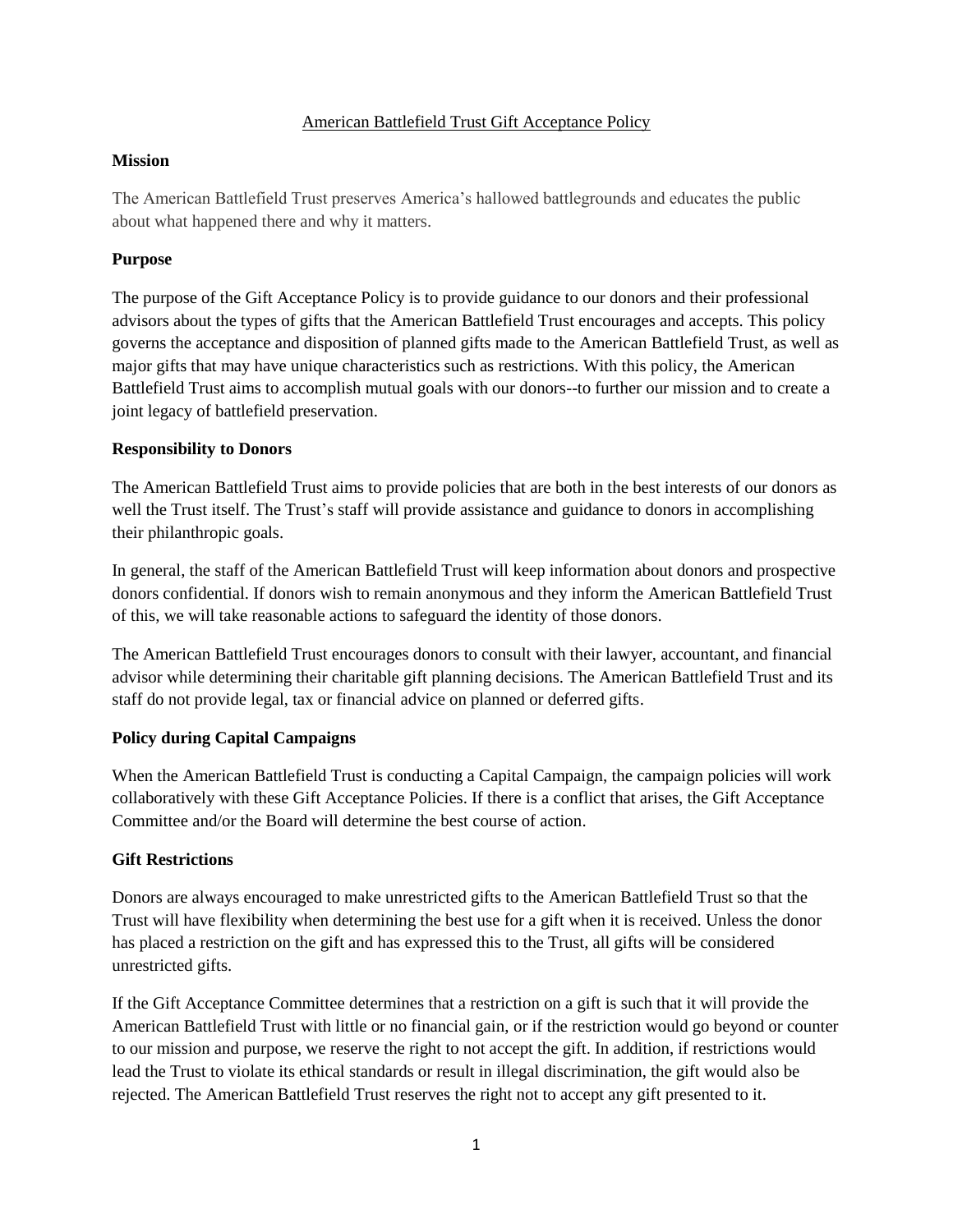Lifetime gifts: Donors may restrict their gifts to tracts of land that we are currently raising money for and are in the process of purchasing, but are encouraged to discuss any restrictions with Trust staff.

If the American Battlefield Trust staff determines that meeting certain restrictions is not feasible, they will approach the donor and discuss a way to either change or ease the restrictions of the gift in a way that is mutually acceptable.

Planned Gifts: Donors may restrict their planned gifts to land that we may acquire in the future; this may include land at a certain battlefield, a tract or battlefield where a particular regiment/brigade/division/corps/army fought, a tract or battlefield where their ancestor fought, or a land in a particular state or associated with a certain war. We strongly suggest that any donor wanting to restrict their gifts in their estates discuss these restrictions with Trust staff.

If the gift is given through an estate and its purpose is or becomes indefinite, impossible, or impractical to fulfill, the Gift Acceptance Committee may contact the executor of the estate to try to get permission to redirect the gift so that it can be used in the near term.

# **Gift Acceptance Committee**

The Gift Acceptance Committee will be made up of staff from the American Battlefield Trust including: the Chief Administrative Officer, the Chief Financial Officer, the Chief Development Officer, the Senior Vice President for Major Gifts, and the Deputy Director of Development. For gifts of real estate property, the Chief Real Estate Officer and the Deputy Director of Real Estate will be consulted.

The Committee will review all proposed gifts as outlined in the gift acceptance policy. The Committee will also review proposed gifts that have special circumstances or that are not defined in the gift acceptance policy. If the Committee determines that an exception should be made to the policy, they have the authority to decide this. The Committee may decide to consult with the Trust's President, legal counsel or the Board of Directors as appropriate.

## **Circumstances under which we will engage legal counsel**

We may consult with our legal counsel in a variety of circumstances including: to review certain gifts such as closely held stock, to review transactions governed by contracts or legal documents, to review transactions with potential conflicts of interest of if the gift does not fit the mission of the Trust, to review transactions in which the Gift Acceptance Committee or board members believe that the use of council is appropriate.

# **Types of Gifts Accepted**

## Cash

Gifts of cash to the American Battlefield Trust are accepted and encouraged. These gifts can take the form of currency, money orders, checks, verified credit card transactions, and electronic wire transfers to our bank account. Once the gift is received, the Trust will send an acknowledgement letter to the donor.

## Bequests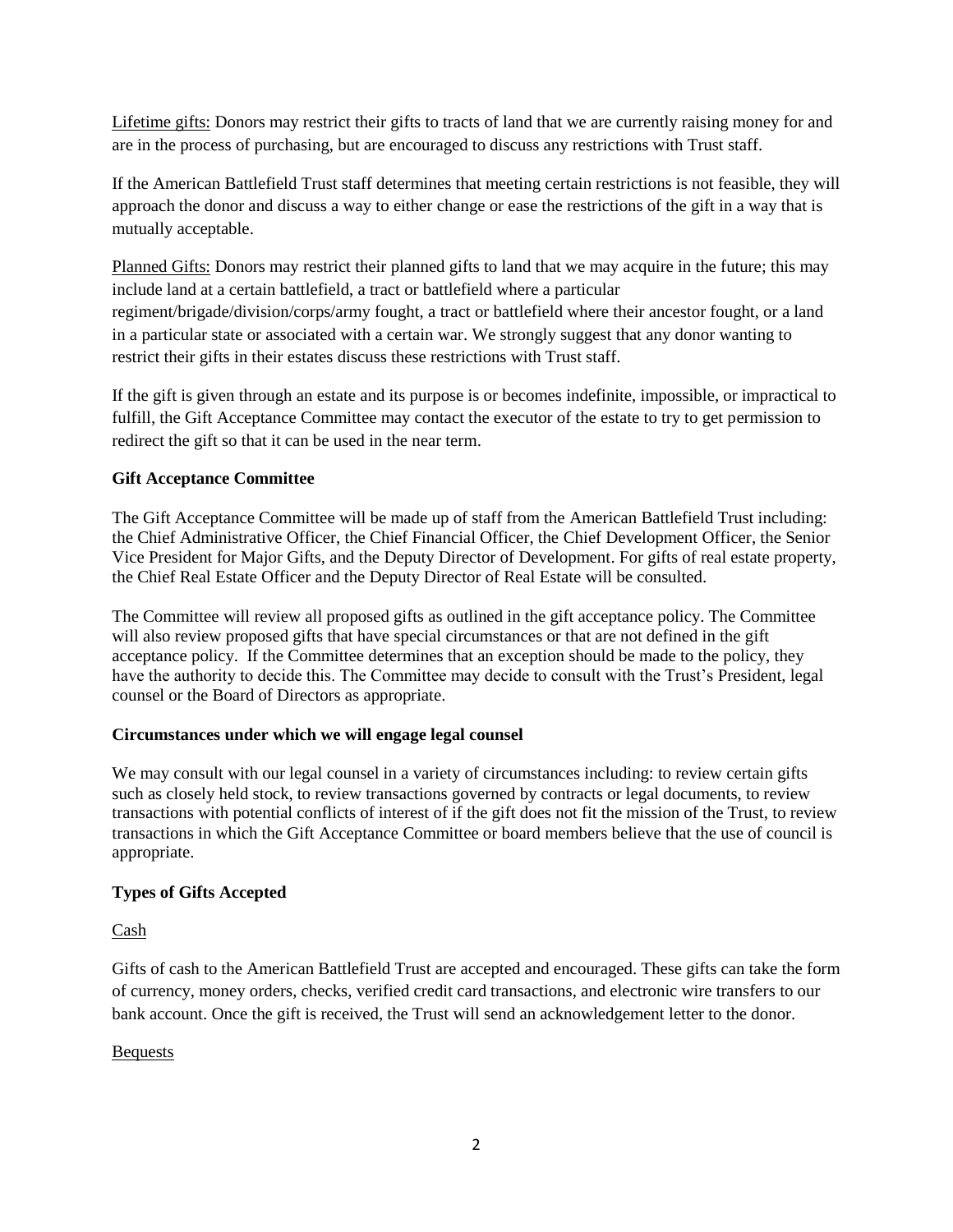A donor can bequeath a gift of cash, property or other asset to the American Battlefield Trust in their will or trust. The American Battlefield Trust encourages bequests as they are one of the more simple and popular types of planned gifts.

The American Battlefield Trust accepts specific bequests (gifts of a specific dollar amount, or a percentage of an estate, or assets such as securities, real estate or personal property), residuary bequests (gifts that designate that the American Battlefield Trust receives the remainder of the estate after the payment of expenses and other specific amounts to other beneficiaries), and contingent bequests (gifts that determine that the American Battlefield Trust receives money only if certain future events occur).

The American Battlefield Trust reserves the right to deny a bequest for any reason, including if it is restrictive or would require the Trust to undertake work beyond its mission and scope. Donors are encouraged to discuss any restrictions with the American Battlefield Trust staff before including these restrictions in their bequest.

The American Battlefield Trust accepts bequests either written in a new will or trust, or mentioned in a codicil to an existing will.

The American Battlefield Trust will not serve as an executor of a donor's estate.

We encourage donors to tell us about their bequests in writing. Donors are encouraged to complete a Declaration of Intent and to provide us with a copy of the relevant portions of their will or trust agreement.

Sample bequest language:

## UNRESTRICTED SPECIFIC BEQUEST

I bequeath to the American Battlefield Trust (EIN 54-1426643), a tax-exempt non-profit organization located in Washington, DC, the sum of \$\_\_\_\_\_\_\_\_\_\_\_\_\_\_\_\_\_\_\_\_\_ (or percentage \_\_\_\_\_% of my total probate/trust estate, or property described herein). This Fund is to be used by the organization as it deems advisable.

## TARGETED SPECIFIC BEQUEST

I bequeath to the American Battlefield Trust (EIN 54-1426643), a tax exempt non-profit organization located in Washington, DC, the sum of \$\_\_\_\_\_\_\_\_\_\_\_\_\_\_\_\_\_ (or percentage \_\_\_\_\_% of my total probate/trust estate, or property described herein). This Fund is to be used by the organization for the following purpose  $(s)$ :

## RESIDUAL BEQUEST

I bequeath all the rest and residue of my estate/entire trust estate (or percentage\_\_\_\_\_\_\_\_\_\_\_% of the rest and residue of my estate/trust estate) to the American Battlefield Trust (EIN 54-1426643), a tax-exempt non-profit organization listed in Washington, DC. This fund is to be used by the organization as it deems advisable.

## Tangible Personal Property

Tangible personal property is defined in IRS publication 526 as "any property, other than land or buildings, that can be seen or touched. It includes furniture, books, jewelry, paintings, and cars."

The Gift Acceptance Committee will consider the acceptance of tangible personal property on a case by case basis. All proposed gifts of tangible personal property will need to be accompanied by a full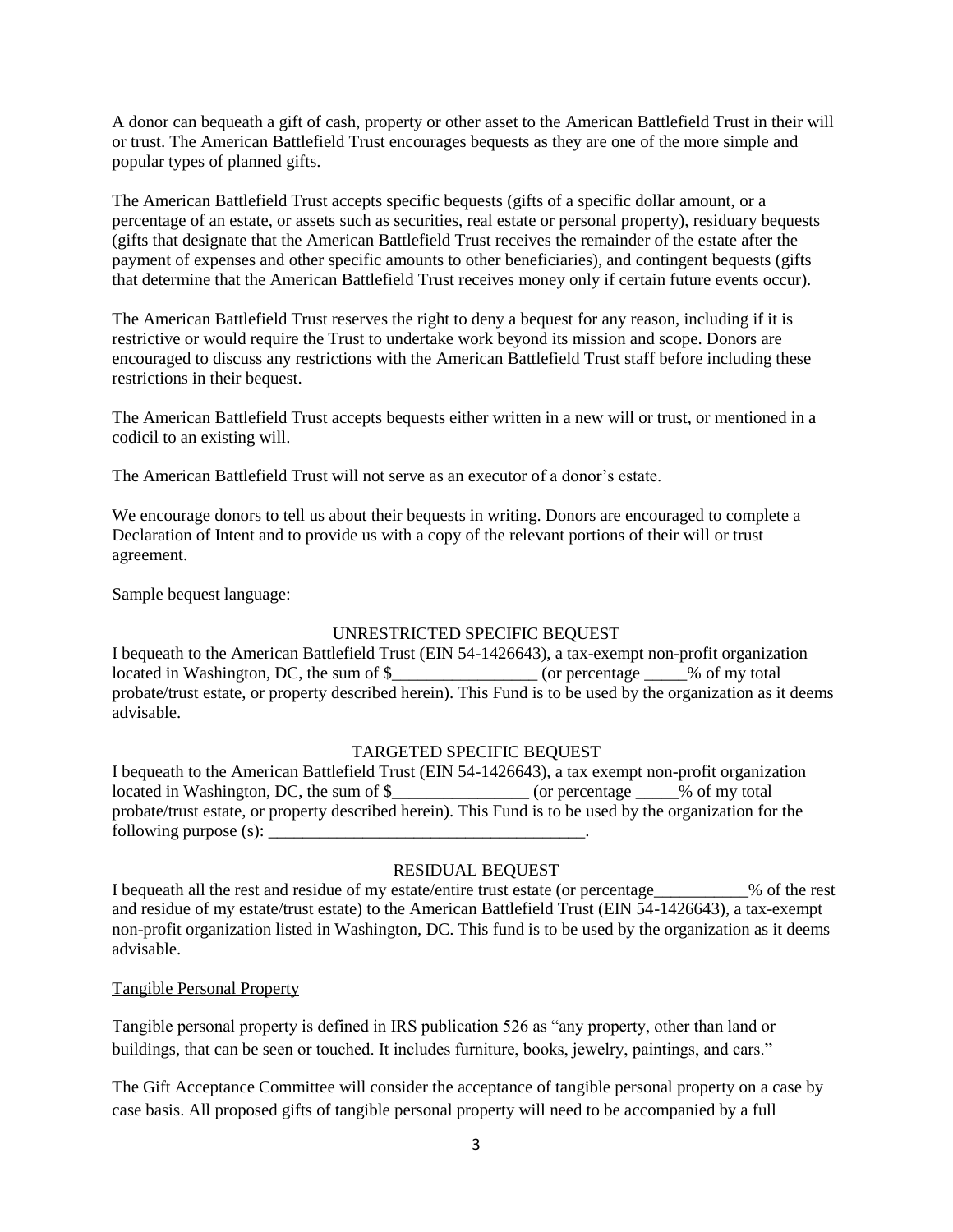description of the property. If the value of the property is worth \$5,000 or more, then the donor must provide an independent professional appraisal to the American Battlefield Trust. The Committee will consider the following aspects of the gift

- Does the gift further the Trust's mission and purposes, and if so, will it be useable immediately?
- Are there any restrictions on the use, display, or sale of the property?
- Are there any carrying costs, possible legal consequences, or other liabilities that could come with the property?

If the Committee decides to accept the gift, they must determine if the gift will either be given to a major donor as a thank you present, or whether it will be sold for cash to support the American Battlefield Trust's mission. The Trust cannot accept gifts that have restrictions of when they can be sold, or gifts that do not have a market that would allow us to sell them relatively easily. If there are carrying costs associated with the gift (such as transportation and storage costs), we may decline the gift. If the gift will be converted to cash, the gift officer will determine a plan for selling the property, including anticipated time frame, and marketing expense for the proposed sale.

The donor is responsible for obtaining a qualified appraisal of the property to determine its fair market value for tax deduction purposes. Any expenses that result from any appraisal are the responsibility of the donor.

# Intangible personal property

According to the IRS, intangible property includes but is not limited to any commercially transferable interest in any items included in the following six categories:

- Computer software
- Patents, inventions, formulae, processes, designs, patterns, trade secrets, or know-how
- Copyrights and literary, musical, or artistic compositions
- Trademarks, trade names, or brand names
- Franchises, licenses, or contracts
- Methods, programs, systems, procedures, campaigns, surveys, studies, forecasts, estimates, customer lists, or technical data
- Other similar items

The Gift Acceptance Committee will review all potential gifts of intangible personal property on a case by case basis. The Committee will work with the donor to compile documentation needed to make a determination about the gift.

## Marketable Securities

The American Battlefield Trust accepts all unrestricted stocks or American Depository Receipts that are traded on a recognized domestic stock exchange, and corporate and government bonds which have an established market (marketable securities). A gift of a marketable security can be wired to the American Battlefield Trust's broker at:

Mr. Richard Dickerson Merrill Lynch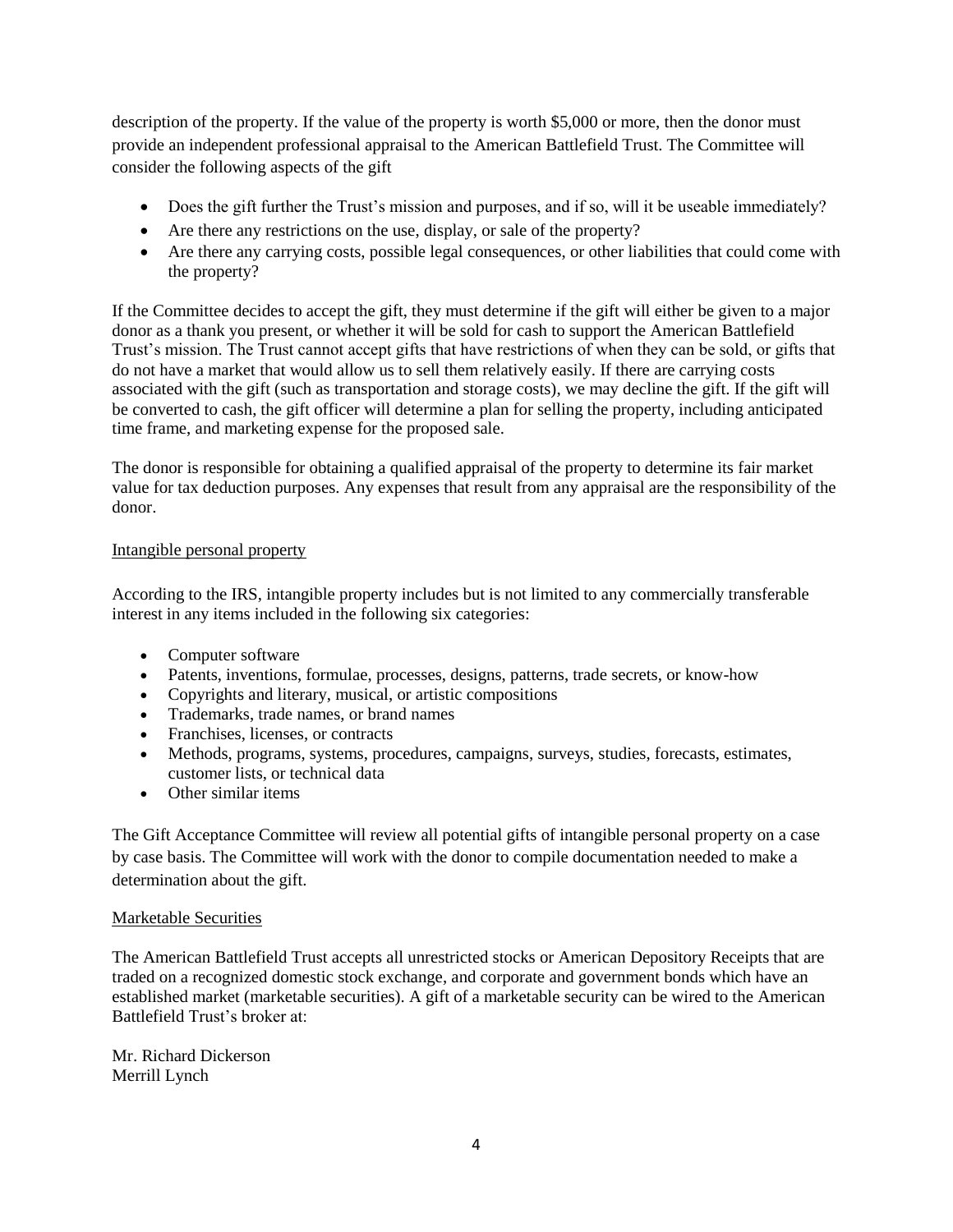901 E. Byrd St., Ste. 1200 Richmond, VA 23219

Direct line: 804-780-1497 Toll Free: 800-937-0740

Fax: 804-201-4804

## **Merrill Lynch DTC #8862 A/C #75802044**

It is our policy to sell all marketable securities upon receipt. The value of the gift is determined by the average of the high and low value of the stock on the day we receive it.

We ask that donors who donate marketable securities contact us with their name, address, and telephone number so that we can appropriately acknowledge the gift and send them a tax receipt. The acknowledgement letter we send them will mention the number and type of shares we have received, but we cannot provide a value of the shares.

## Closely-held securities

Closely-held securities are corporate stocks that are not publicly traded. These also include partnership interests in general or limited partnerships, limited liability partnerships, and memberships in limited liability companies that are not traded on an established domestic securities exchange.

The Gift Acceptance Committee will consider the following factors when determining whether to accept closely-held securities as a gift:

- Are there any restrictions on the security such as restrictions on ownership of transfer, which would prevent selling the security and turning it into cash? Restrictions may include if there is a buy-back agreement at a set price, or if the security needs to be offered first to a select group at a set price before being offered on the open market.
- What is the marketability of the security and what methods of liquidation can we use?
- What is the fair market value of the security?
- Are there any other adverse consequences (such as undesirable tax consequences) that may arise as a result of this gift?

It is the donor's responsibility to provide the American Battlefield Trust with an estimate of the fair market value of the security; we will require an independent appraisal paid for by the donor prior to accepting these gifts. The Gift Acceptance Committee may decide to decline a gift of closely-held securities due to a restriction on the gift, undesirable marketability, or adverse consequences of accepting the gift. The Committee may need to consult legal counsel and tax advisors prior to accepting a gift of closely-held securities.

## Real Estate

If a donor offers a gift of real estate to the American Battlefield Trust, staff will first determine if the property is suitable for battlefield preservation purposes in accordance with the American Battlefield Trust's mission. If the Trust determines that the property is historically significant battlefield land, the Trust's Real Estate Department will handle the preservation of the property.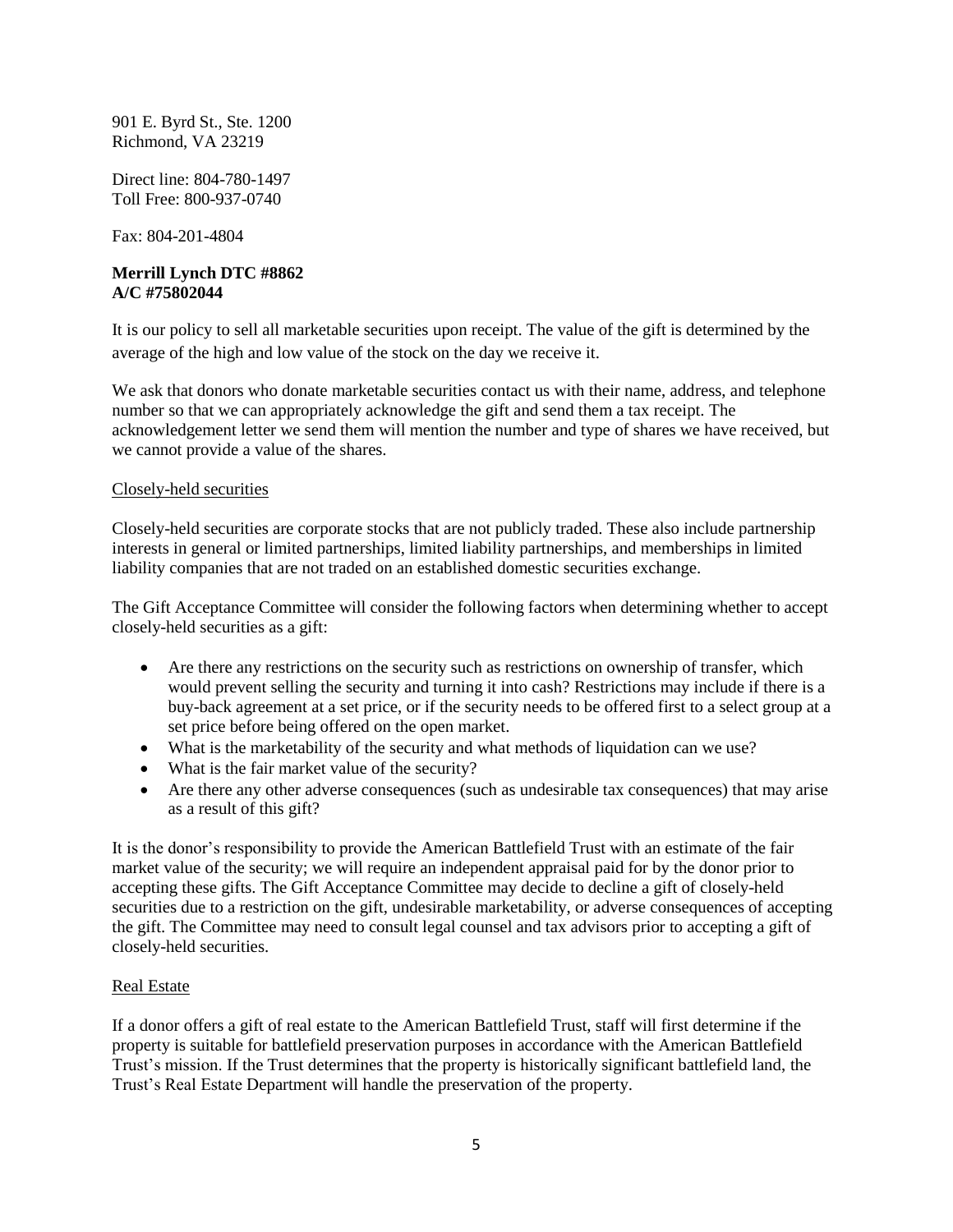For all other gifts of real estate, the Gift Acceptance Committee will review the gift and determine if the Trust should accept the gift. The Committee will require that the donor (or estate) provide documentation listed on the Real Estate Acceptance Checklist, including, but not limited to:

- Property deed
- Recent property tax bill and tax assessment
- Title insurance policy, if available
- Property survey, if available
- Appraisal, if available
- Homeowners association dues and bylaws if applicable.

The Gift Acceptance Committee will consider the gift based on several criteria, including but not limited to:

- Marketability of the property
- Whether or not the property is mortgaged or leased
- The age and condition of any improvements on the property
- The cost to carry the property, including maintenance, insurance and property taxes
- The results of an environmental site assessment

If the Committee decides to accept the property, it is our general practice to sell the property as soon as possible.

It is the donor's responsibility to obtain appraisals for tax purposes. If the donor provides Form 8283, the Trust will sign this acknowledging the gift. The Trust will also report on Form 8282 the sale of the property if it is sold within two years of the date of the gift.

The American Battlefield Trust reserves the right to refuse any offer of a gift of real estate.

#### Retirement Plan Assets

We encourage donors to name the American Battlefield Trust as the primary or secondary beneficiary of their retirement plans including 401(k), 403(b), Individual Retirement Accounts (IRAs), qualified pension, and profit-sharing plans.

To name the American Battlefield Trust as a beneficiary, donors can complete a beneficiary designation form and send it to their plan administrator. The donor may use the Trust's Washington, DC address for the form (1156 15<sup>th</sup> Street NW, Suite 900, Washington, DC, 20005) and our federal tax ID number (54-1426643).

Donors should send a copy of the beneficiary designation forms to the American Battlefield Trust to have on file.

#### Life Insurance

We encourage donors to list the American Battlefield Trust as the beneficiary of their life insurance policies. Donors should send a copy of the beneficiary designation forms to the American Battlefield Trust.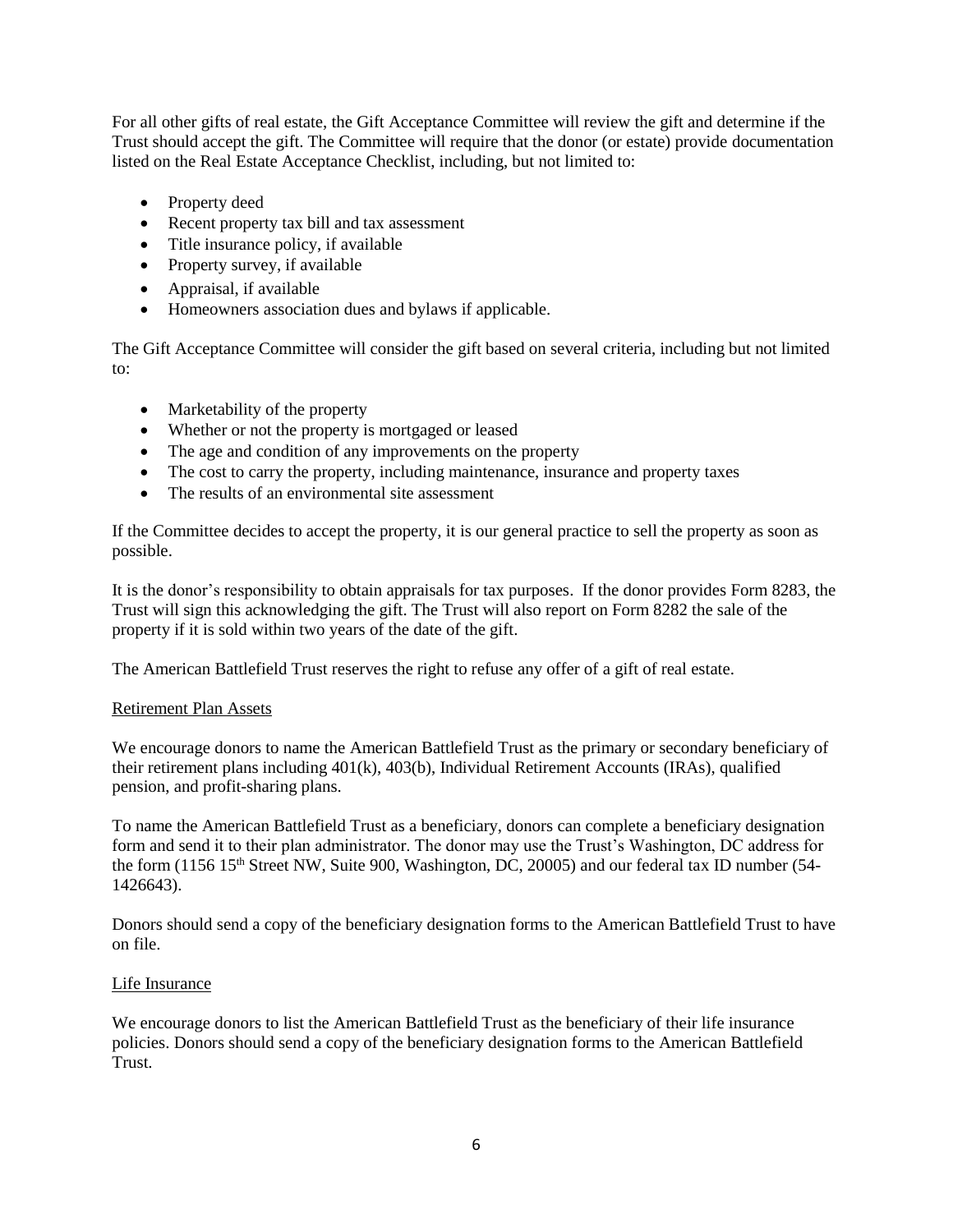The American Battlefield Trust accepts paid-up whole life policies. Donors can name the American Battlefield Trust as a primary beneficiary or successor beneficiary of the whole life or term policy but remain the owner of the property. The American Battlefield Trust will not pay any premium payments.

#### Savings Bonds

The American Battlefield Trust accepts gifts of savings bonds, and donors are encouraged to designate savings bonds as gifts to the Trust through their wills. The will should identify the American Battlefield Trust as the party having the right to receive the bonds from the estate. The Trust cannot be named as a co-owner or as a surviving beneficiary. Donors should keep in mind that if bonds are registered jointly, they will be passed to the survivor and will not be subject to the terms of the will.

Donors cannot give savings bonds directly to charity during their lifetimes, but they can redeem the bonds for cash and then make a gift to us.

#### Timeshares

The American Battlefield Trust does not accept gifts of timeshares.

#### Endowment gifts

Because of the nature of our work, the American Battlefield Trust does not have an endowment, and therefore does not accept endowment gifts for land. However, the Trust will consider creating a number of permanent endowments if donors decide to fund these opportunities.

The American Battlefield Trust does have a revolving fund, and we accept donations restricted to this fund. The purpose of this fund is to provide money needed for specific battlefield land purchases when time is short and we have been unable to secure all funding needed in time for the closing. We always pay back the revolving fund as soon as possible after the transaction is complete.

#### Charitable Gift Annuities

Due to the nature of the mission and activities of the American Battlefield Trust, we generally do not participate in Charitable Gift Annuities. However, donors are encouraged to contact the Trust with details about their proposed annuity (specifically the donor's age and amount of annuity) and the Gift Acceptance Committee will determine whether or not to establish the annuity.

#### Charitable Remainder Trusts

Donors can create a charitable remainder trust (CRT) as a way of receiving income during their lifetime by irrevocably transferring assets to a CRT so that the funds are invested, and so that the donor or beneficiaries receive a periodic distribution from the trust of either a set amount or percentage of the assets held by the CRT. When the last beneficiary of the CRT dies or the CRT otherwise terminates, the remainder of the principal of the CRT is distributed to the American Battlefield Trust.

There are two types of CRT, a charitable remainder annuity trust (donor receives a fixed income, an amount that is based on a percentage of the initial trust assets that is determined at the time the trust is created), and a charitable remainder unitrust (donor receives a percentage of the assets that is revalued each year; this fluctuates with the market).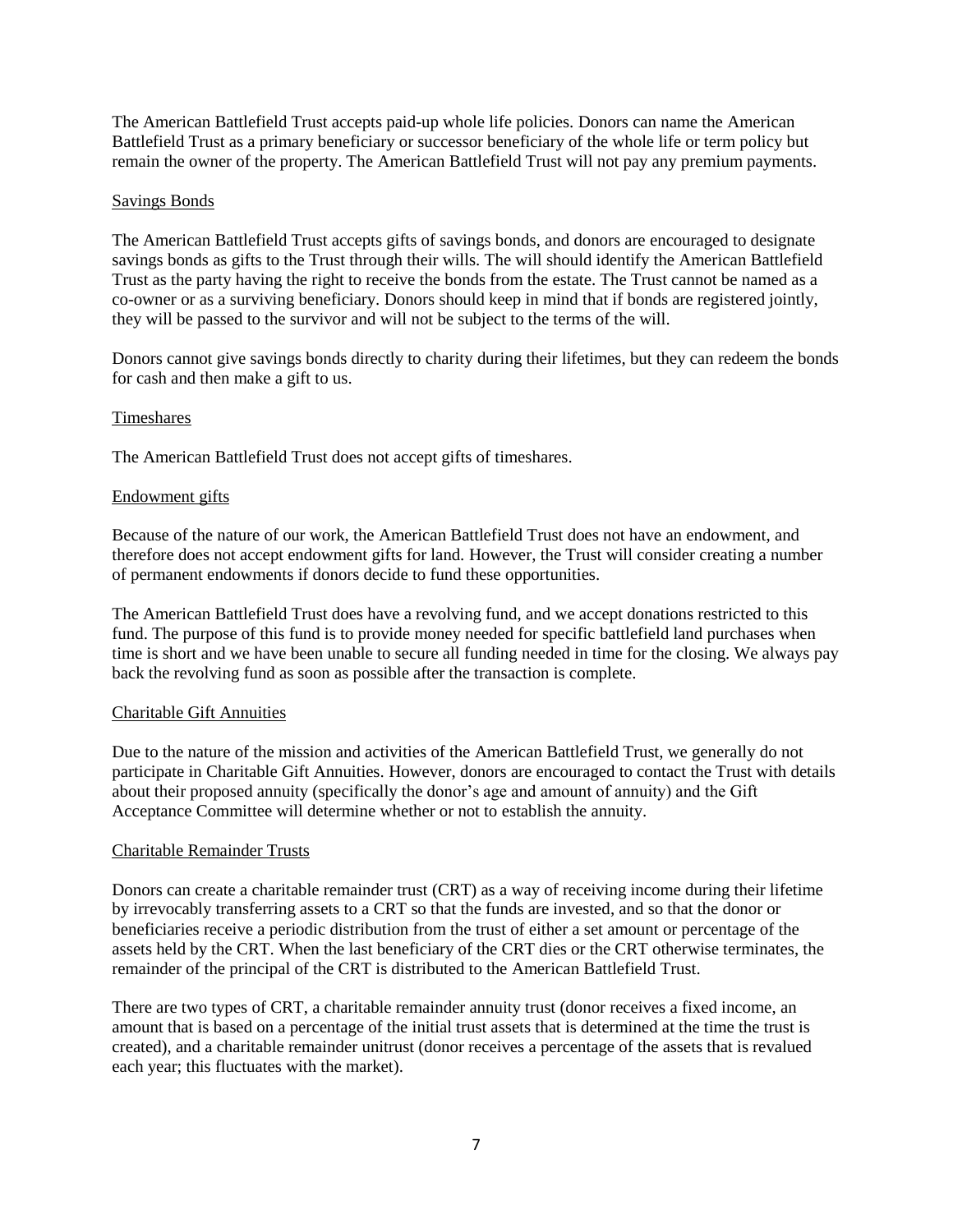While it is the policy of the American Battlefield Trust to accept designation as the remainder beneficiary of a CRT, we will not serve as trustee. We also will not set rates--these will be determined by the financial institution serving as the trustee.

The American Battlefield Trust reserves the right to decline gifts from CRT if the trust was created without our knowledge and if the property or the restrictions on it are not in keeping with our mission and programs. The Gift Acceptance Committee will decide whether to accept gifts of trust remainders that are of property other than cash or marketable securities, and will use this gift acceptance policy as a document to assist with this. The Committee will also determine whether to accept gifts of trust remainders that are subject to restrictions.

#### Charitable Lead Trust

Donors can place assets in a charitable lead trust (CLT) so that the income from the invested principal is donated to the American Battlefield Trust for a specified number of years. When the CLT terminates, what remains in the CLT from the original donation will be given to the beneficiaries chosen by the donor. A CLT is a way for donors to transfer property to beneficiaries at a reduced cost (fewer taxes). CLT can be established either during a donor's lifetime or in their will to be implemented after their lifetime.

The American Battlefield Trust accepts designation as the income beneficiary of a CLT. In general, the American Battlefield Trust will not serve as a trustee of a CLT, exceptions will be decided by the Gift Acceptance Committee or the Board of Directors as appropriate.

#### Donor Advised Funds

The American Battlefield Trust accepts gifts from donor advised funds, but does not accept gifts to create donor advised funds.

## Retained Life Estate

Donors can give the American Battlefield Trust a future interest in their property, so that the donor can continue to use the property for either the rest of their lives or for a specified period of time. When this time period is complete, the full title and use of the property is transferred to the American Battlefield Trust.

Acceptances of property subject to a life estate interest that are not on battlefield land (and therefore are not being preserved as part of our mission) are reviewed by the Gift Acceptance Committee.

For these types of gifts, if the American Battlefield Trust decides to accept the property subject to a life estate held by the donor, the donor is responsible for any and all costs associated with the property during their lifetime (including maintenance, taxes, insurance). The donor is also responsible for capital improvements such as repairs, though the American Battlefield Trust retains the right to perform maintenance and repairs if they are needed to protect our economic interest in the property. Once the American Battlefield Trust receives the title, we will generally sell the house immediately.

#### **Reporting Requirements**

The American Battlefield Trust will provide a written acknowledgement of gifts to donors, and these letters will describe any property the donor donates, but will not attribute a value to the assets (a qualified appraisal of the assets is the donors responsibility).